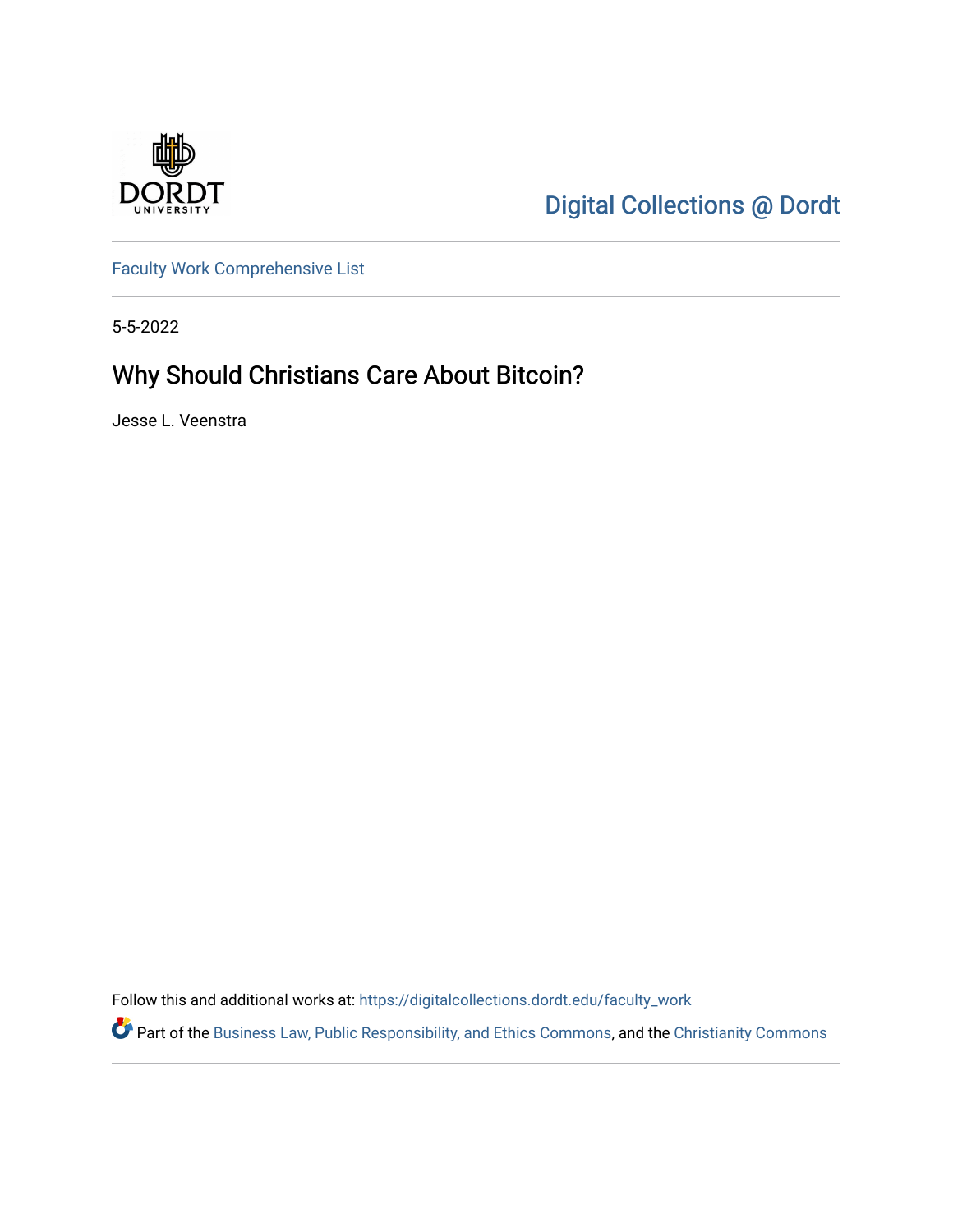# Why Should Christians Care About Bitcoin?

#### Abstract

"Given the strong stances and opinions on Bitcoin and the religious language often attached to it, it's clear we should continue to analyze Bitcoin from a particularly Christian perspective."

Posting about handling cryptocurrencies responsibly from In All Things - an online journal for critical reflection on faith, culture, art, and every ordinary-yet-graced square inch of God's creation.

<https://inallthings.org/why-should-christians-care-about-bitcoin/>

#### Keywords

In All Things, cryptocurrencies, investments, capital, creation

#### **Disciplines**

Business Law, Public Responsibility, and Ethics | Christianity

#### **Comments**

[In All Things](http://inallthings.org/) is a publication of the [Andreas Center for Reformed Scholarship and Service](http://www.dordt.edu/services_support/andreas_center/) at Dordt [University](http://www.dordt.edu/).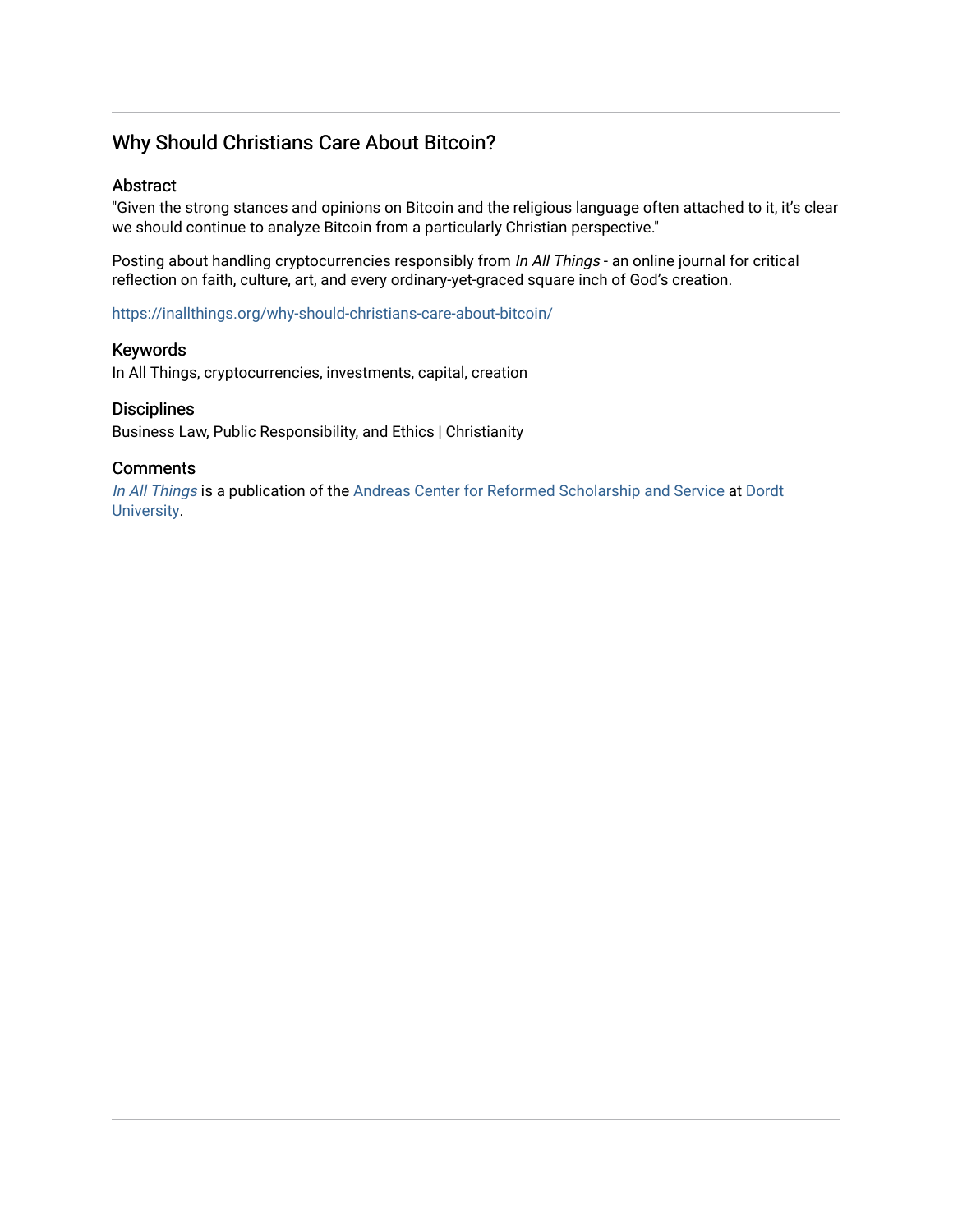# **Why Should Christians Care About Bitcoin?**

# **[Jesse Veenstra](https://inallthings.org/author/jesse-veenstra/)**

# **May 5, 2022**

Bitcoin and cryptocurrency continue to dominate economic and financial conversations. This means that, like most public realm topics today, it also contains polarizing views and opinions. Advocates of Bitcoin claim it represents hope, comparing it to the 16th-century Reformation. $<sup>1</sup>$  The property rights and privacy components of Bitcoin even lead to religious</sup> comparisons. However, opponents of Bitcoin point to its use in illegal activities (drugs, gambling, terrorism), energy consumption, fraud and theft, and lack of regulation.

Bitcoin is now considered mainstream and widely adopted, with some countries assigning it as a national currency,  $\frac{2}{3}$  and 81 million Bitcoin owners worldwide,  $\frac{3}{3}$  Bitcoin is here to stay, at least for the foreseeable future. Given the strong stances and opinions on Bitcoin and the religious language often attached to it, it's clear we should continue to analyze Bitcoin from a particularly Christian perspective. I've found many well-written and thoughtful articles supporting and opposing Bitcoin from a Christian perspective. I recently wrote about my views on Bitcoin as an investment, but this essay will address an intentionally Reformed examination of Bitcoin.

First, we cannot separate Bitcoin from God's creation. Nothing in creation is outside God's domain. Just as we marvel at God's creativity and magnificence when looking at a beautiful sunset or field of flowers, we see His imagination in the development of technology and the creation of Bitcoin. Arne Vester (2021) writes, "we should see how Bitcoin reveals the creativity of God to us, and we should praise Him for that. But, just because something is possible in creation does not mean it is good or permissible. We should look at the motives behind the creation/use of something to make that judgment."<sup>4</sup> Scripture tells us creation and all that dwell within it belong to the Lord.<sup>5</sup> Jesus maintains authority in heaven and on earth.<sup>6</sup> If it is really true that everything belongs to Jesus and everything remains under His divine power, then this authority also applies to Bitcoin. God created a perfect structure for the world and society, extending to business, commerce, and digital currencies. Nothing in life exists outside of this structural order. However, sin tainted creation and we must now carry out our task to serve as God's representatives on earth and continue His work. Everything in creation either moves toward or away from God and His structural order. Because of sin, much of creation moves directionally away from God.<sup>7</sup>

With this creational structure in mind, we examine the pros and cons of the current iteration of Bitcoin.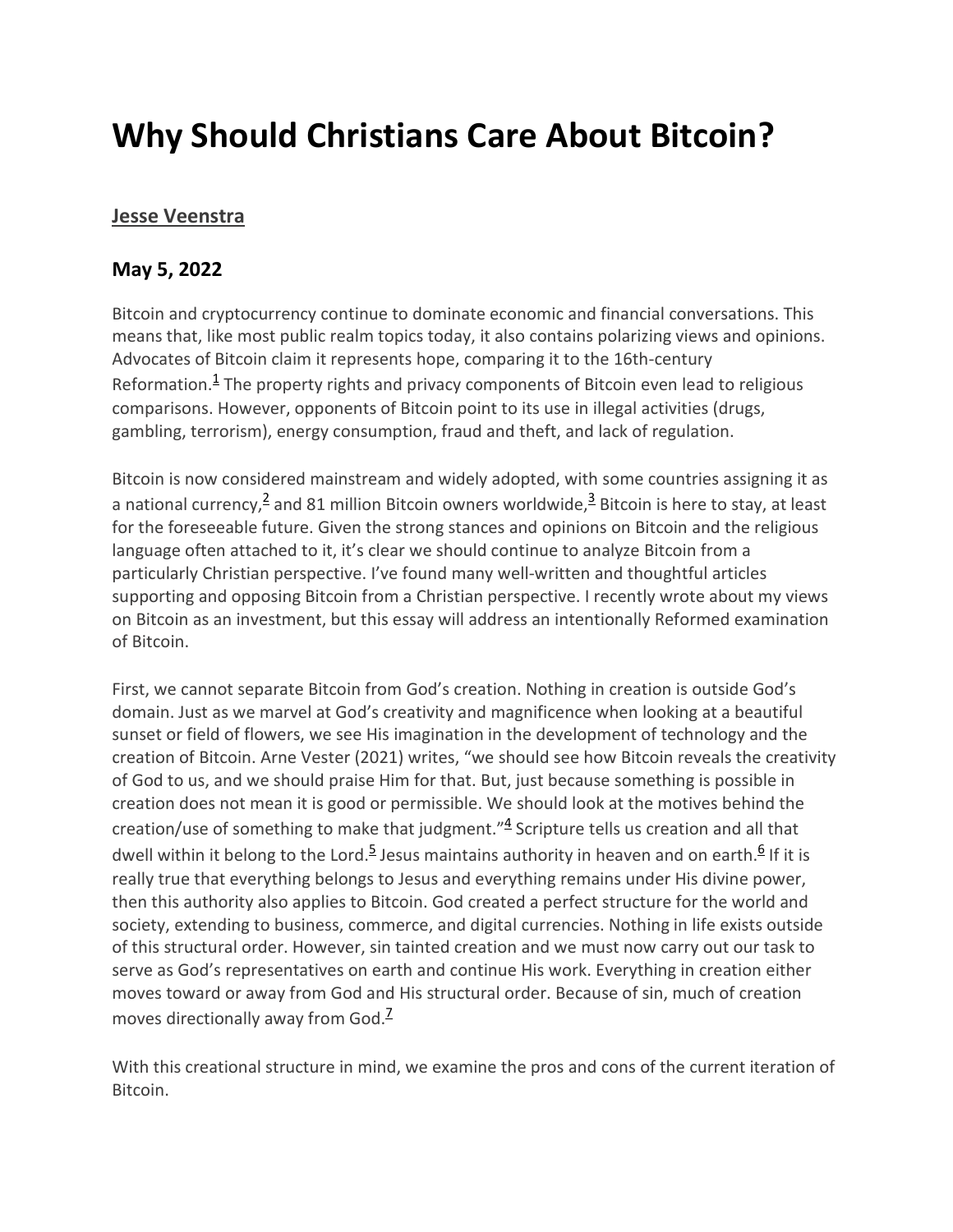#### **Pros of Bitcoin**

#### **Easily Transportable**

Bitcoin is arguably the most transportable medium of exchange ever created. The ability to send and receive Bitcoins anywhere globally provides immense opportunities. Since no bank or financial intermediary is involved, the instantaneous transaction cannot be blocked. One practical way this can be helpful for vulnerable people groups is through Christians sending financial support anywhere to those in need; all that the receiver needs is a Bitcoin wallet, typically tied to a phone number. In 2019, remittances from migrants back to their families in low and middle-income countries exceeded \$550 billion.<sup>8</sup> Unfortunately, fees eat up billions of dollars in the current banking and wire transfer environment. An excessive amount of money never makes it into the pockets of the people most in need. Bitcoin provides a means of exchange that circumvents the current system of inflated transaction costs. Another example of low-cost and private transfer benefits is missionaries in oppressive countries; Bitcoin allows Christians and churches to provide financial support without the fear and risks facing missionaries.

#### **Decentralized and Transparent**

The decentralized and transparent verification process discourages the theft of Bitcoin. Critics reference headlines of Bitcoin thefts, but in fact, it does provide more protection from theft and fraud than traditional currencies. The decentralized, fixed-supply nature prevents parties, and especially governments, from corruption or abuse of power by manipulating the money supply. In oppressive countries, governments freeze accounts and confiscate assets. Bitcoin provides some protection from unjust asset seizures.

#### **Privacy**

While the privacy of Bitcoin poses risks, its privacy allows monetary transactions while removing a potential barricade of retribution. Monetary gifts can help oppressed people without the fear of government retribution. For Christians, we can support missionaries and churches in the persecuted Church around our globe, especially in countries like China and Afghanistan, without revealing one's identity.

#### **Cons of Bitcoin as currency**

#### **Convertibility**

Bitcoin, despite the recent growth, continues to have convertibility challenges. Traditional currencies can easily be converted to other instruments through financial service platforms such as Paypal, Visa, Zelle, Wells Fargo. For example, dollars convert to certificates of deposits, or checks to dollars quickly and cheaply. Meanwhile, while improving, converting bitcoin to other financial instruments comes with higher costs than traditional currencies.

#### **Instability**

The instability and volatility in Bitcoin's value plague its viability. Like most assets, commodities,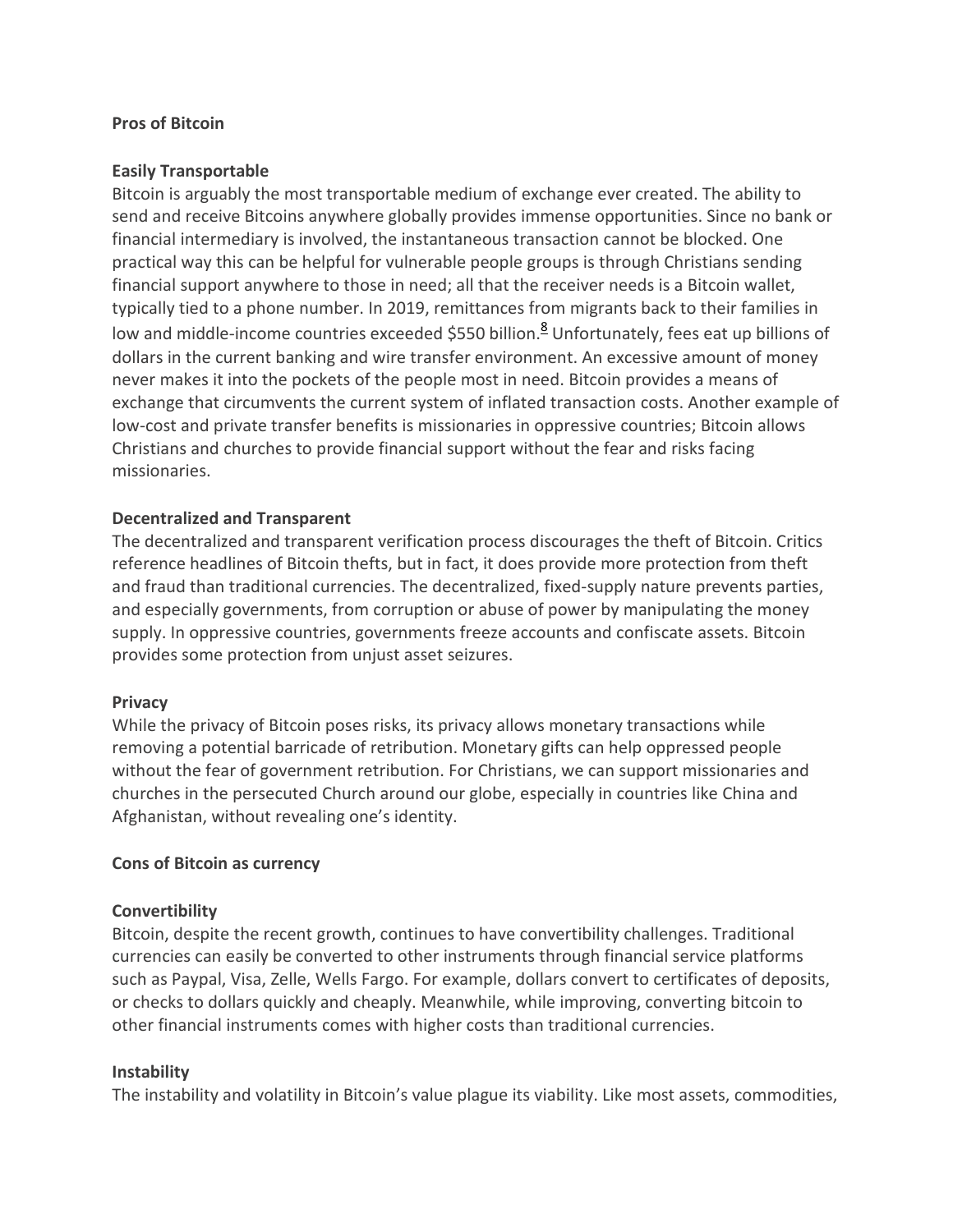and investments, its value relies on the rules of supply and demand. Speculation in the market, regulatory concerns, and famous influencers like Elon Musk cause massive price movements in Bitcoin. I suspect the volatility will decrease over time as adoption and usage grows.

## **Limited protection against fraud**

Bitcoin creator Satoshi Nakamoto made it clear that transactions are non-reversible, and itlacks a trusted third party to facilitate transactions. Proponents of Bitcoin applaud removing the trusted third party we see in nearly all financial transactions, such as a bank, citing improved efficiency and anonymity, but the non-reversibility poses additional risks. If you do not know the other party in the transaction and have no safeguards against being scammed or taken advantage of, you would become suspicious of online transactions. The growing distrust impacts all merchants, not just the bad apples, and reduces willingness to transact virtually.

# **Wasteful use of capital**

Critics often cite the high energy costs of mining Bitcoin and the PoW (Proof of Work protocol of the Blockchain). News headlines claim Bitcoin's annual energy consumption equals that of Switzerland. A 2021 U.K. report found each transaction consumes 1,173 kilowatt-hours of electricity, calculated to a cost of  $$176.<sup>9</sup>$  If someone uses Bitcoin to buy a coffee from Starbucks, it comes to \$176 worth of energy costs. The incredible computing requirements of PoW require specialized machines, large data centers, and cooling equipment to run correctly. Beyond the energy costs of fossil fuels or alternative energy sources, Bitcoin mining also leads to electronic hardware waste as miners upgrade machines regularly.<sup>10</sup> Likely, as it scales, Bitcoin will improve its energy efficiency and waste as influential individuals, corporations, and governments push for improvements.

# **Illicit & Illegal Activities**

A common criticism of Bitcoin focuses on financing the dark web and illegal activities like gambling, drugs, weapons, and terrorism. The popularity of Bitcoin in 2011 instantly grew after Gawker released an article outlining how it was used to purchase narcotics on the infamous *Silk*  Road.<sup>11</sup> While Bitcoin certainly does see use in illegal activities, the narrative has been overstated. A comparison study between digital currency and fiat current used in illicit activities shows traditional fiat currency more widely used in criminal activity. In 2020, only 0.34% of cryptocurrency transactions were tied to illegal activity, compared to an estimate of 2-5% of fiat currency connected to illicit activity and money laundering. It would be unfair to criticize Bitcoin for its role in illegal and harmful activities without considering the role of fiat currency.

# **Bitcoin Moving Forward**

Bitcoin spurred the growth of cutting-edge technologies, methods, policies, and innovations, leading to lasting changes in e-commerce, privacy, security, and peer-to-peer transactions. It has the potential to serve society in a way that glorifies God, either through its use as a currency or through the technological advances it creates. A Christian view on Bitcoin should focus on reforming Bitcoin in a way that glorifies God and fulfilling our cultural mandate to care for creation and develop its latent potential. $12/2$  God entrusted us with financial assets, and we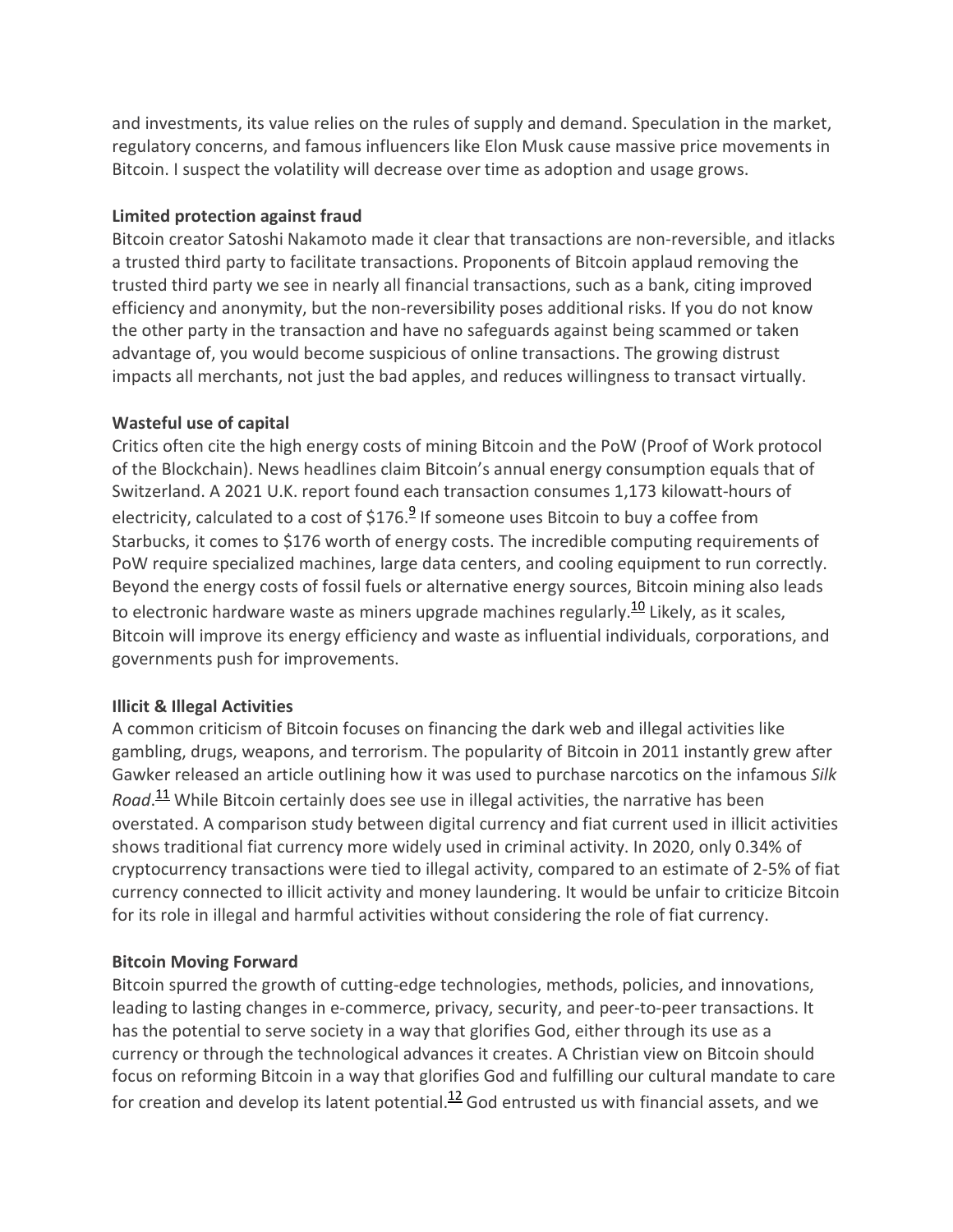must act responsibly in making our financial decisions. Christians should carefully weigh the pros and cons of Bitcoin and discern how to develop this technology and currency to further advance God's Kingdom.

The rise of cryptocurrency can cause anxiety, concern, worry, and skepticism. Yet, we still see God's reassurance. As outlined in the [Lord's Day 10,](http://www.heidelberg-catechism.com/en/lords-days/10.html) God's providence and faithfulness encourage us in all financial matters. His almighty power and presence protect us regardless of our financial success, in "fruitful and barren years…riches and poverty." This comforting reality offers us confidence in the faithfulness of our Lord, and we can be "patient in adversity, thankful in prosperity."

1. Gladstein, A. (2021). Check Your Financial Privilege. Bitcoin Magazine: Bitcoin News, Articles, Charts, and Guides, https://bitcoinmagazine.com/culture/check-your-

## financial-privilege

- 2. Perez, S., & Ostroff, C. (2021) El Salvador Becomes First Country to Adopt Bitcoin as National Currency. The Wall Street Journal
- 3. Howarth, J. (2021). How Many People Own Bitcoin? 95 Blockchain Statistics (2022).

Exploding Topics, <https://explodingtopics.com/blog/blockchain-stats>

- 4. Verster, A. (2021). A Christian view on Bitcoin
- 5. 1 Corinthians 10:26 and Psalm 24:1
- 6. Matthew 28:18
- 7. Wolters, A. M. (1985). Creation regained: Biblical basics for a Reformational worldview. Grand Rapids, Mich: W.B. Eerdmans Pub.
- 8. https://www.broo[kings.](https://inallthings.org/why-should-christians-care-about-bitcoin/#rf8-22675)edu/blog/africa-in-focus/2021/03/15/keep-remittancesflowing-to-africa/